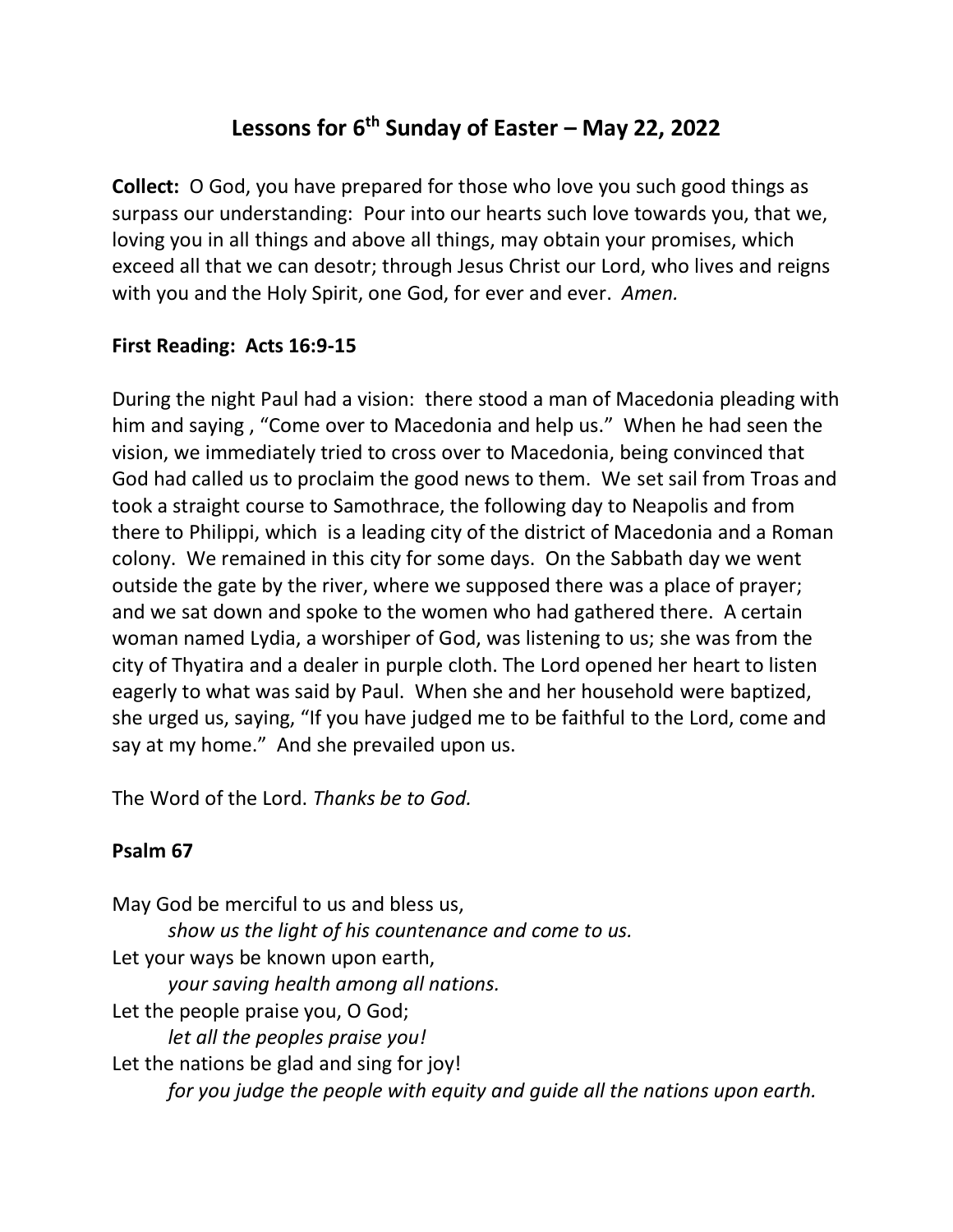Let the people praise you, O God; *let all the peoples praise you.* The earth has brought forth her increase; *may God, our own God, give us his blessing.* May God give us his blessing, *and may all the ends of the earth stand in awe of him.*

## **Second Reading: Revelation 21:10, 22:1-22:5**

And in the spirit he carried me away to a great, high mountain and showed me the holy city Jerusalem coming down out of heaven from God. I saw no temple in the city, for its temple is the Lord God the Almighty and the Lamb. And the city has no need of sun or moon to shine on it, for the glory of God is its light, and its lamp is the Lamb. The nations will walk by its light, and the kings of the earth will bring their glory into it. Its gates will never be shut by day – and there will be no night there. People will bring into it the glory and the honor of the nations,. But nothing unclean will enter it, nor anyone who practices abomination or falsehood, but only those who are written in the Lamb's book of life.

Then the angel showed me the river of the water of life, bright as crystal, flowing from the throne of God and of the Lamb through the middle of the street of the city. On either side of the river is the tree of life with its twelve kinds of fruit producing its fruit each month; and the leaves of the tree are for the healing of the nations. Nothing accursed will be found there any more. But the throne of God and of the Lamb will be in it, and his servants will worship; him; they will see his face, and his name will be on their foreheads. And there will be no more night; they need no light of lamp or sin, for the Lord God will be their light, and they will reign forever and ever.

The Word of the Lord. *Thanks be to God.*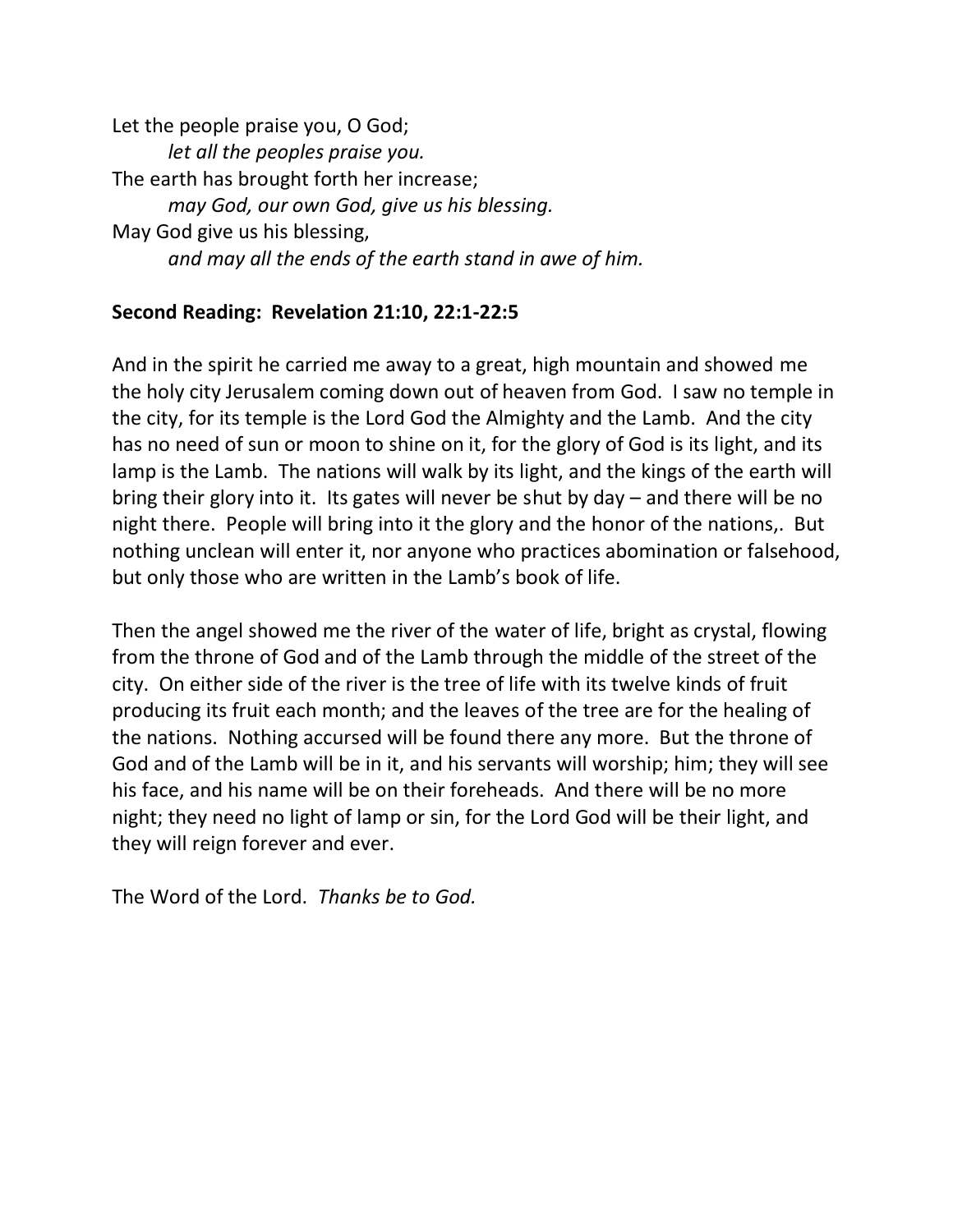### **Gospel: John 14:23-29**

Jesus answered him, "Those who love me will keep my word, and my Father will love them, and we will come to them and make our home with them. Whoever does not love me does not keep my words; and the word that you hear is not mine, but is from the Father who sent me. I have said these things to you while I am still with you. But the Advocate, the Holy Spirit, whom the Father will send in my name, will teach you everything, and remind you of all that I have said to you. Peace I leave with you; my peace I give to you. I do not give to you as the world gives. Do not let your hearts be troubled, and do not let them be afraid. You heard me say to you, "I am going away, and I am coming to you." If you loved me, you would rejoice that I am going to the Father, because the Father is great than I. And now I have told you this before it occurs, so that when it does occur, you may believe.

The Word of the Lord. *Thanks be to God.*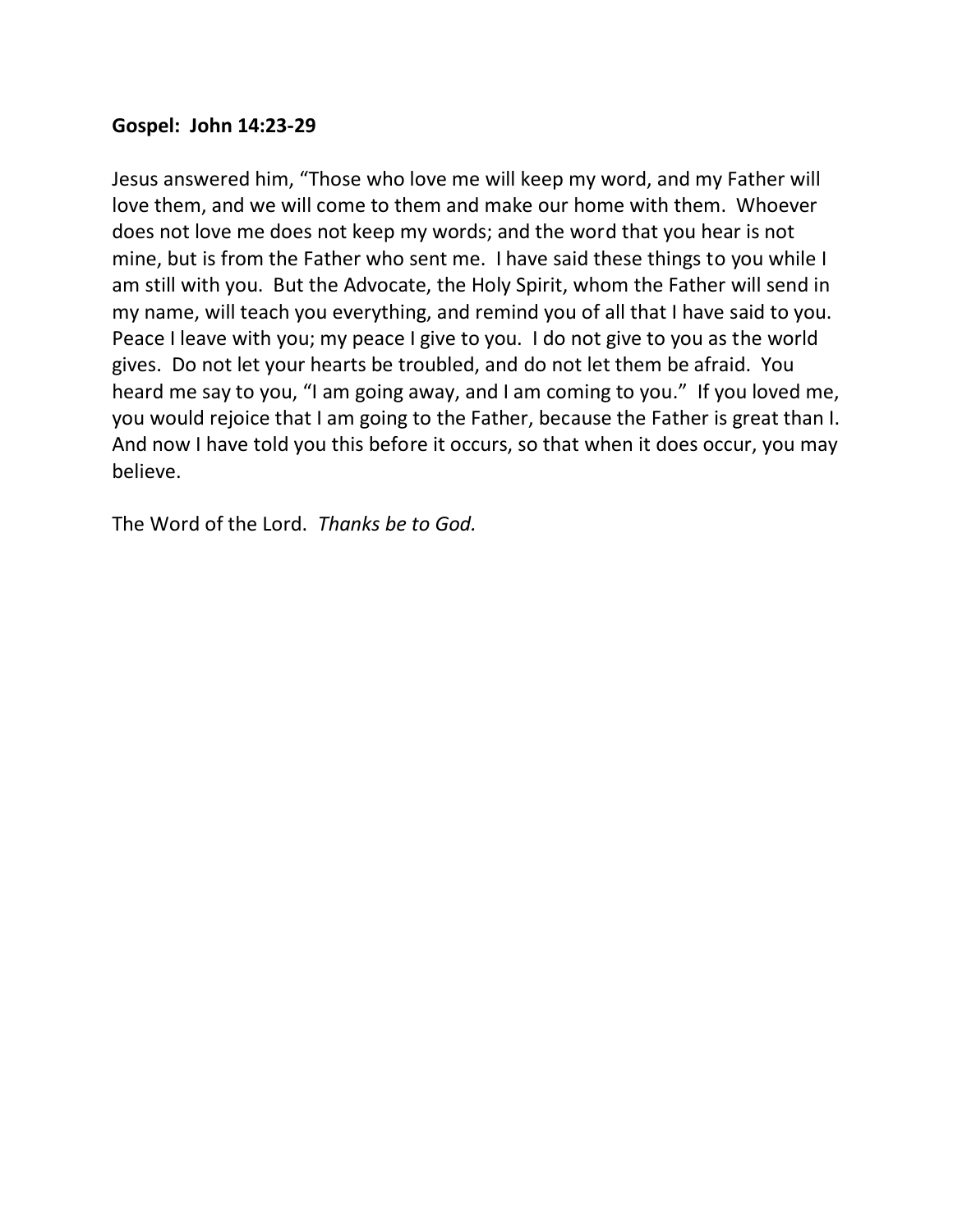## **Sermon preached by The Rev. Charles Rowins at St. Christopher-by-the-Sea, Gibson Island, Maryland, 6th Sunday of Easter, May 22, 2022.**

We welcome this morning staff and residents of Chrysalis House in Annapolis. It is one of the organizations that St. Christopher's supports.

As I was reading about this organization and its mission of recovery, I was reminded that recovery is also central to what the church contributes to the world. The word "chrysalis" means a "stage in development." Recovery is such a stage. It's part of a healing process.

The concept of recovery assumes that we have lost our way and want to find it again. "I was lost, but now I am found." This sequence is captured in this morning's first reading **(Acts 16:14)**: "The Lord opened her heart to listen eagerly....."

Opening hearts and listening eagerly. What a combination. What a stage in development. This stage is a team approach that can lead to recovery. Chrysalis House and its supporters and its clients are all partners. And we are partners with something in common: "imperfection is our middle name."

And that common characteristic is why we respond to One who offers acceptance of the imperfection, guidance as we seek to improve, and forgiveness when we lose sight of the Way, the Truth, and the Life.

In short, we have a lot in common, which means that a supportive relationship is in order. The Church offers financial and volunteer and prayerful support, and Chrysalis House puts those expressions of support to work.

The whole notion of recovery prompts some to say "There but for the grace of God go I," as if we have escaped the evils of addiction. But, of course, we haven't escaped the lure of addictive behavior. All of us are tested, and all of us need help in resisting temptation. It's who we are as free human beings.

And it's very tough to resist temptation without the help of others. God knows this. We are part of His Creation after all. He bears some responsibility, in that we are free to obey or disobey. And, thanks be to God, He provides help. Such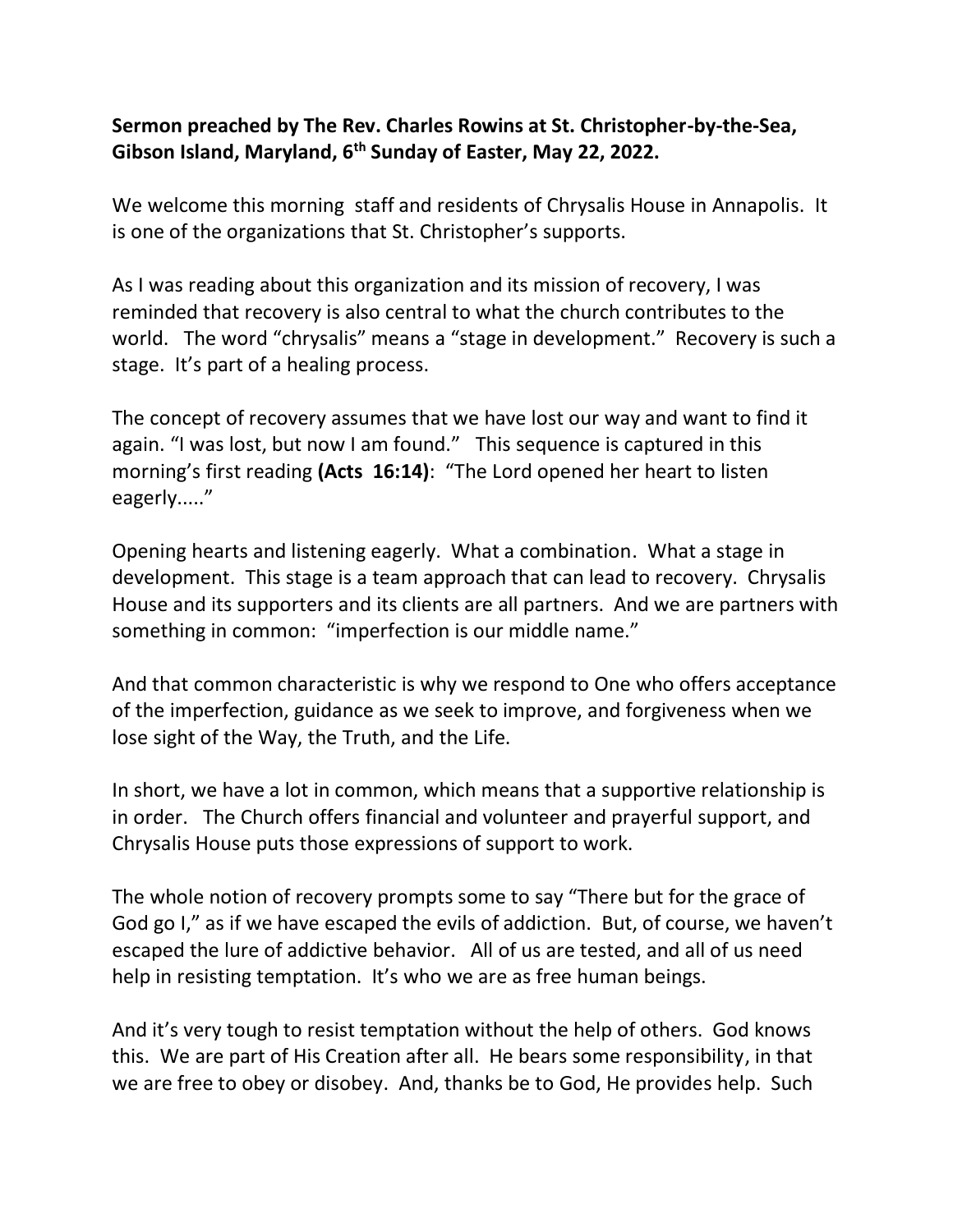help comes in many forms. For you and me in this place, the help is in Jesus of Nazareth, born, died, and raised to new life.

We see the Risen Christ as a gift. From today's Psalm **(Psalm 67)**: "May God be merciful to us and bless us, show us the light of your countenance and come to us."

And that's exactly what God has done in the birth, life, death and resurrection of Jesus. Today's passage from Revelation **(Revelation 21:10, 22 – 22:5)** described this gift as "the river of the water of life, bright as crystal, flowing from the throne of God and of the Lamb through the middle of the street of the city."

What an interesting phrase: "through the middle of the street of the city." City streets are places of temptation and redemption. It's where free people get to choose. Sometimes we make choices that serve neither us nor others. But other times we makes choices that serve both us and others.

At St. Christopher the Sea and at Chrysalis House, we are trying hard to make choices that lift up rather than tear down. From today's **Gospel (John 14:23-29)**: "Peace I leave with you; my peace I give to you. I do not give to you as the world gives. Do not let our hearts be troubled, and do not let them be afraid."

This assurance from the Lord is what our two institutions have in common, which explains in part why so many folks are engaged in both, as staff or residents or volunteers or supporters. We share a recognition that sometimes we misuse God-given freedom, and therefore need forgiveness and a second and third and however many chances to shift our behavior to a more positive gear.

The Risen Christ is not going to change his behavior, which is to save. Our choice is whether to accept that salvation or put it on hold or deny it. The Church and recovering institutions like Chrysalis House are places of acceptance. "Thank you, Lord" is the attitude binds us.

And we are delighted that our guests are here today to share their stories and their decisions and their commitments and their hopes. And we are delighted to share ours. And to remember that there is significant recovery overlap between our respective missions.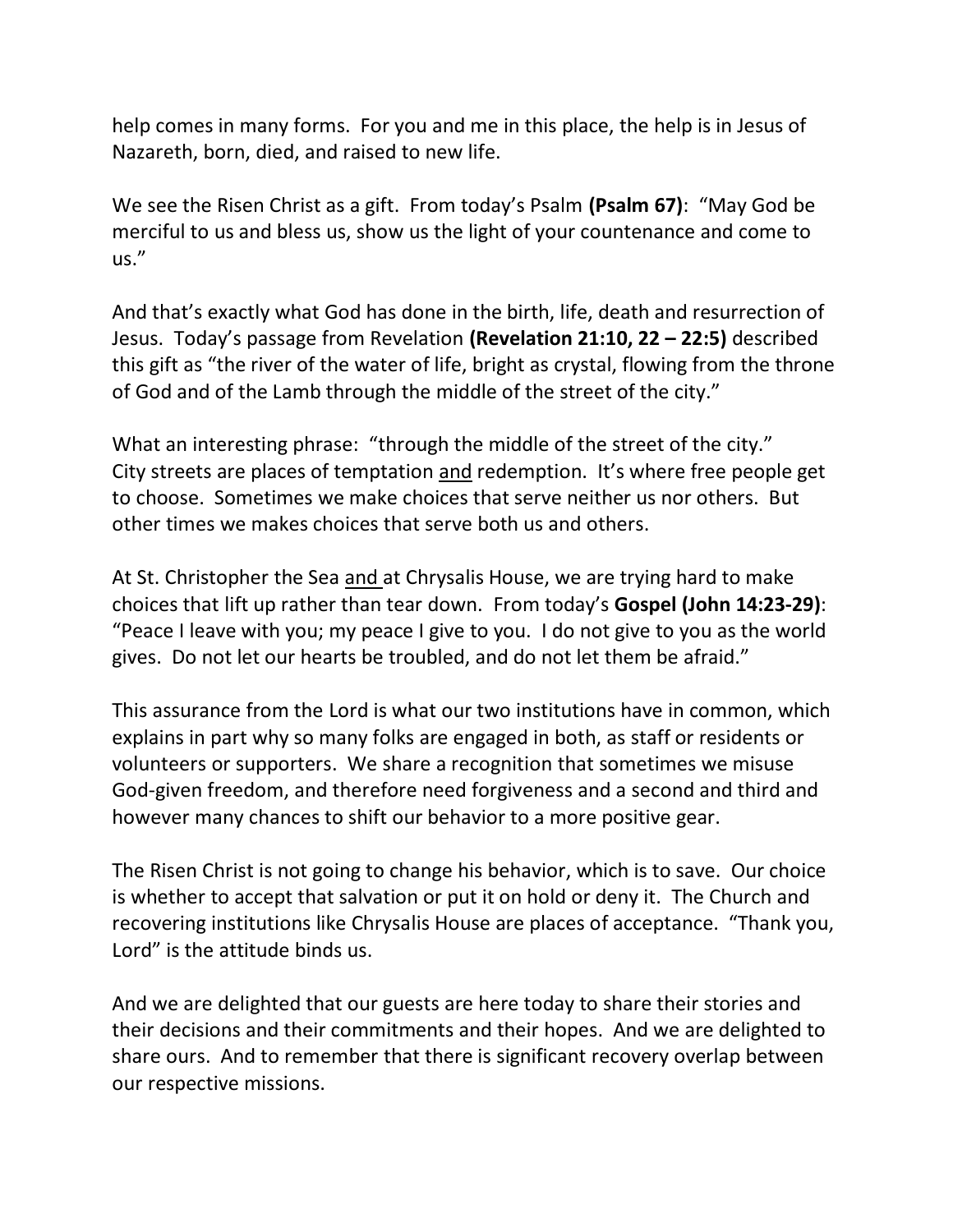The hymn we just sang **(Hymn 707**) is worth review. It describes the missions of both organizations. And not only the "missions," but the manner in which we pursue these missions:

Take my life, and let it be consecrated, Lord, to thee. Take my moments and my days, let them flow in ceaseless praise. Take my hands, and let them move at the impulse of thy love. Take my heart, it is thine own; it shall be thy royal throne.

To our guests today, welcome. And thank you for your service and your courage and your hope. And thank you to our Lord who always welcomes us home, a home based on open hearts and eager listening and really brave responses to new opportunities.

May God bless our two institutions as we seek to do God's will, and, in so doing, strengthen our will. *Amen.*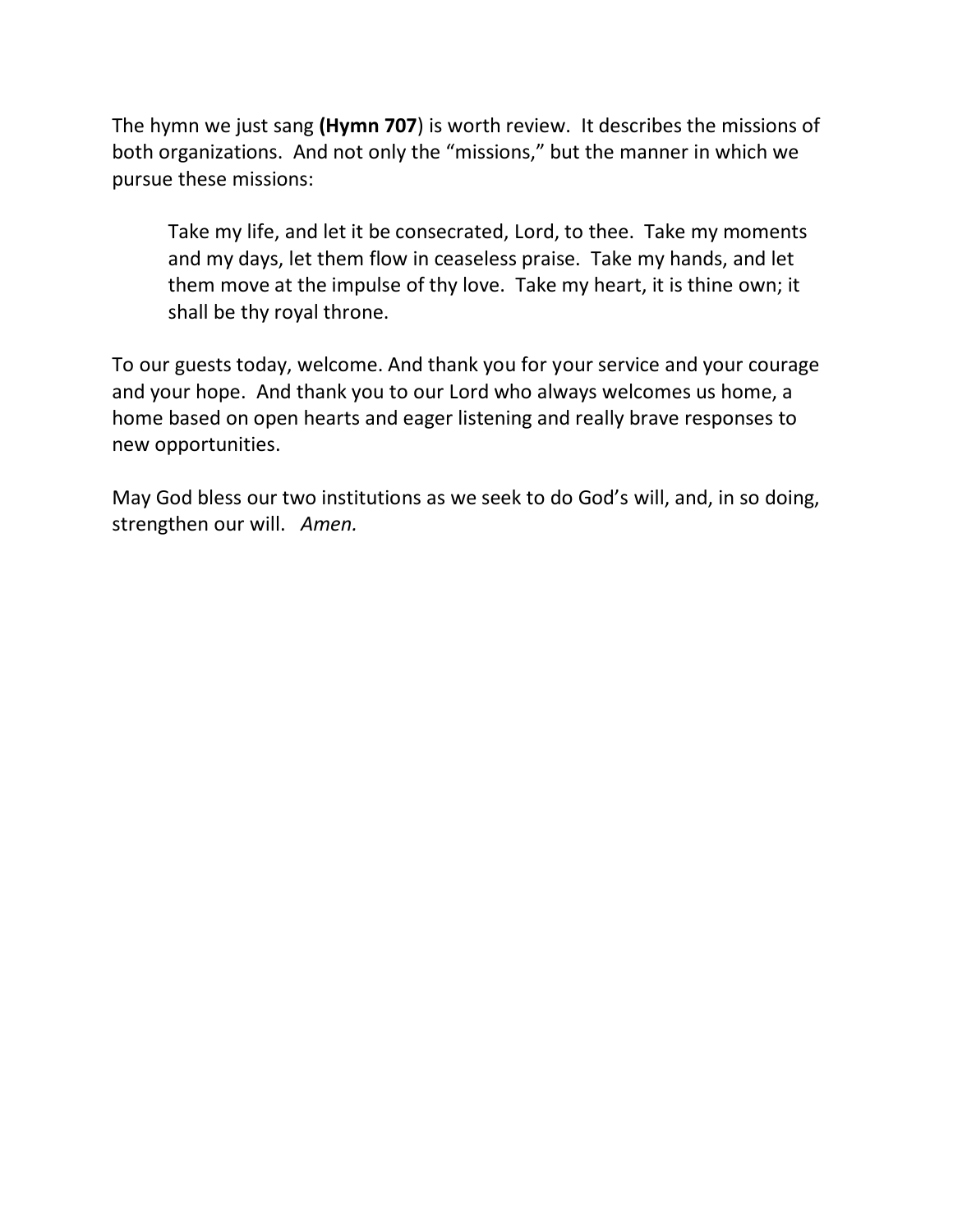## **Prelude**

## **Hymn 542 – Christ is the world's true Light**

Christ is the world's true Light, its Captain of salvation, the Daystar, clear and bright, of every race and nation; new life, new hope awakes, for all who own his sway: freedom her bondage breaks, and night is turned to day.

In Christ all races meet, their ancient feuds forgetting, the whole round world complete, from sunrise to this setting: when Christ is throned as Lord all shall forsake their fear, to plough-share beat the sword, to pruning hook the spear.

One Lord, in one great Name unite us all who own thee; cast out our pride and shame that hinder to enthrone thee; the world has waited long, has travailed long in pain; to heal its ancient wrong, come, Prince of Peace, and reign.

## **Opening sentence - BCP page 40**

This is the day which the Lord hath made; we will rejoice and be glad in it.

#### **Invitation to Confession – BCP page 41**

So that we may prepare ourselves in heart and mind to worship Almighty God, let us, with penitent and obedient hearts, confess our sins, that we may obtain forgiveness by his infinite goodness and mercy.

#### **Confession – BCP pages 41-42**

*Almighty and most merciful Father, we have erred and strayed from thy ways like lost sheep, we have followed too much the devices and desires of our own hearts, we have offended against thy holy laws, we have left undone those things which we ought to have done, and have done those things which we ought not to have done. But thou, O Lord, have mercy upon us, spare thou those who confess their*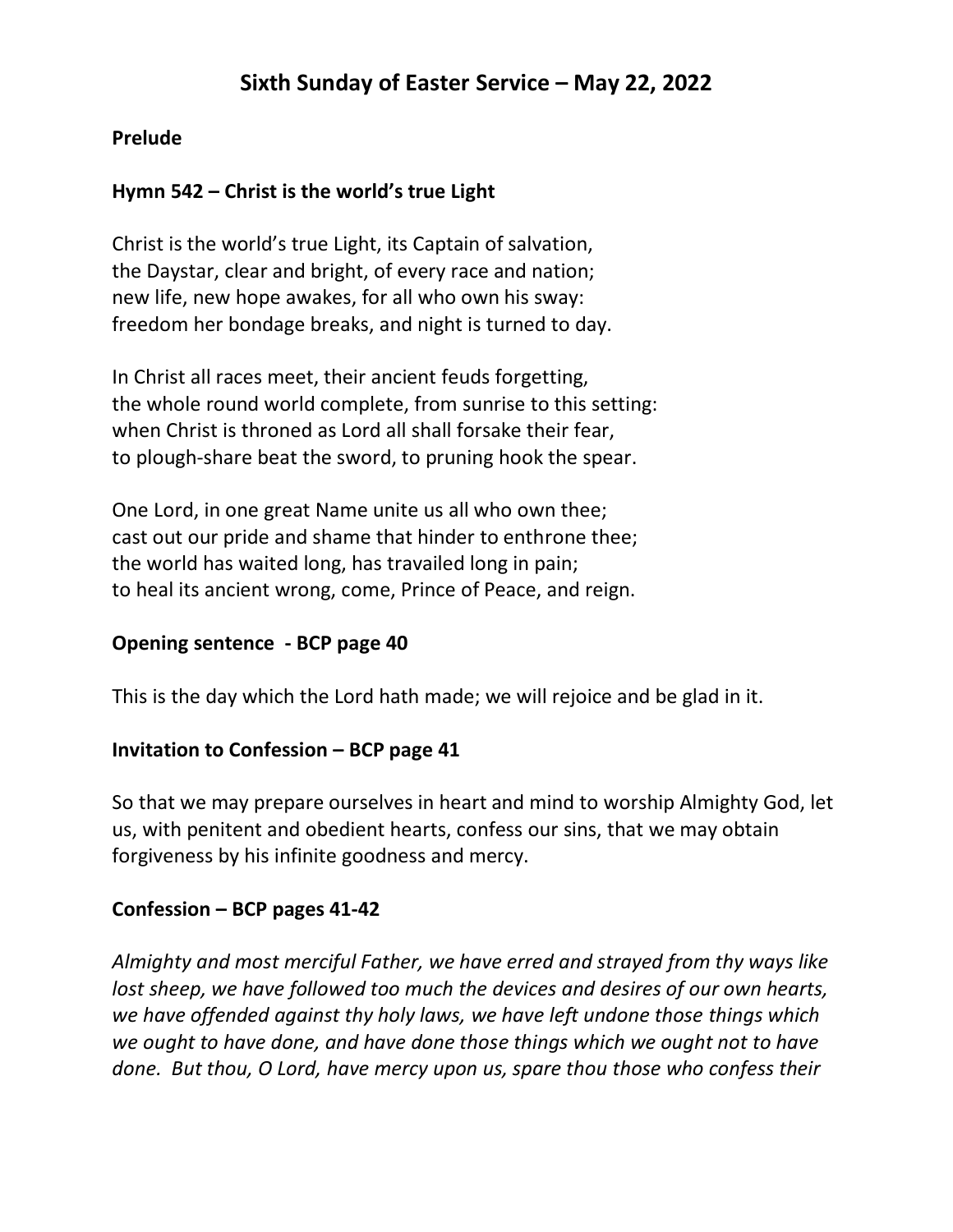*faults, restore thou those who are penitent, according to thy promises declared unto mankind in Christ Jesus our Lord; and grant, O most merciful Father, for his sake, that we may hereafter live a godly, righteous, and sober life, to the glory of thy holy Name. Amen.*

## **Absolution – BCP page 42**

The almighty and merciful Lord grant you absolution and remission of all your sins, true repentance, amendment of life, and the grace and consolation of his Holy Spirit. *Amen.*

## **Gloria – BCP page 42**

O Lord, open thou our lips. *And our mouth shall show forth thy praise.*

*Glory to the Father, and to the Son, and to the Holy Spirit: as it was in the beginning, is now, and will be for ever. Amen.*

## **Venite – BCP page 44**

Come, let us sing to the Lord; let us heartily rejoice in the strength of our salvation. Let us come before his presence with thanksgiving, and show ourselves glad in him with psalms. For the Lord is a great God, and a great King above all gods. In his hand are all the corners of the earth, and the strength of the hills is his also. The sea is his and he made it, and his prepared the dry land. O come, let us worship and fall down and kneel before the Lord our Maker. For he is the Lord our God, and we are the people of his pasture and the sheep of his hand. O worship the Lord in the beauty of holiness; let the whole earth stand in awe of him. For he cometh, for he cometh to judge the earth, and with righteousness to judge the world and the people with his truth.

## **Psalm 67 – insert**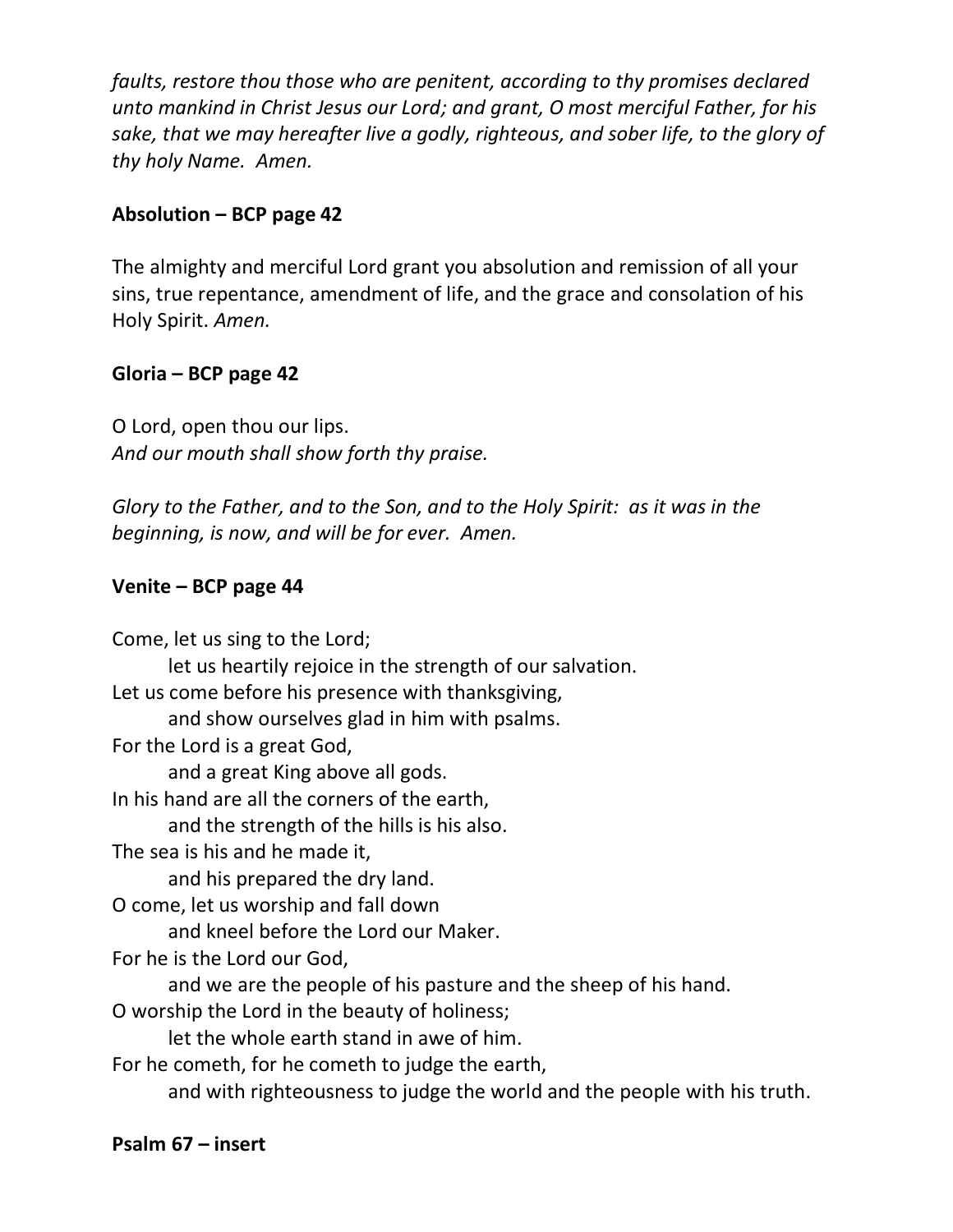#### **First Reading: Acts 16:9-15 – insert**

## **Second Reading: Revelation 21:10, 22 - 22:5 – insert**

**Hymn 707** *Take my life and let it be*

Take my life, and let it be consecrated, Lord, to thee; Take my moments and my days, let them flow in ceaseless praise. Take my hands, and let them move at the impulse of thy love; Take my heart, it is thine own; it shall be thy royal throne.

Take my voice, and let me sing always, only, for my King; Take my intellect, and use every power as thou shalt choose. Take my will, and make it thine; it shall be no longer mine. Take myself, and I will be ever, only, all for thee.

**Gospel Lesson: John 14:23-29 - insert** 

**Sermon – The Rev. Charles Rowins**

**Welcome and guest comments** 

**Apostles' Creed – pp 53-54**

*I believe in God, the Father almighty, maker of heaven and earth;*

*And in Jesus Christ his only Son our Lord; who was conceived by the Holy Ghost, born of the Virgin Mary, suffered under Pontius Pilate, was crucified, dead, and buried, He descended into hell. The third day he rose again from the dead. He ascended into heaven, and sitteth on the right hand of God the Father almighty. From thence he shall come to judge the quick and the dead.*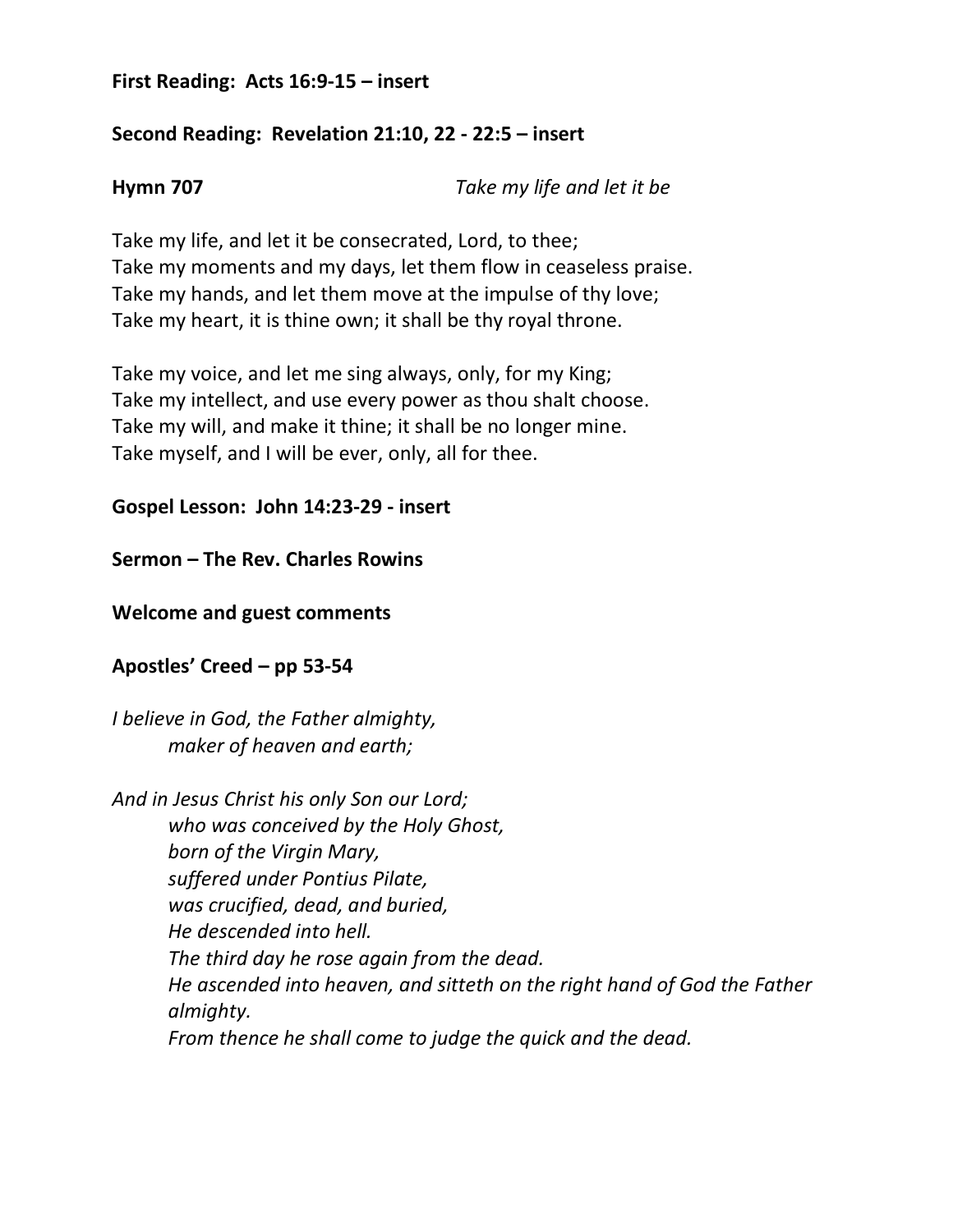*I believe in the Holy Ghost, the holy catholic Church, the communion of saints, the forgiveness of sins, the resurrection of the body, and the life everlasting. Amen.*

#### **Lord's Prayer**

The Lord be with you. *And with thy spirit.* Let us pray.

*Our Father, who art in heaven, hallowed be thy Name, thy kingdom come, thy will be done, on earth as it is in heaven. Give us this day our daily bread. And forgive us our trespasses, as we forgive those who trespass against us. And lead us not into temptation, but deliver us from evil. For thine is the kingdom, and the power, and the glory, for ever and ever. Amen.*

#### **Suffrages A – page 55**

O Lord, show thy mercy upon us; *and grant us thy salvation.* Endue thy ministers with righteousness; *and make thy chosen people joyful.* Give peace, O Lord, in all the world; *for only in thee can we live in safety.* Lord, keep this nation under thy care; *and guide us in the way of justice and truth.* Let thy way be known upon earth; *thy saving health among all nations.* Let not the needy, O Lord, be forgotten; *nor the hope of the poor be taken away.* Create in us clean hearts, O God; *and sustain us with thy Holy Spirit.*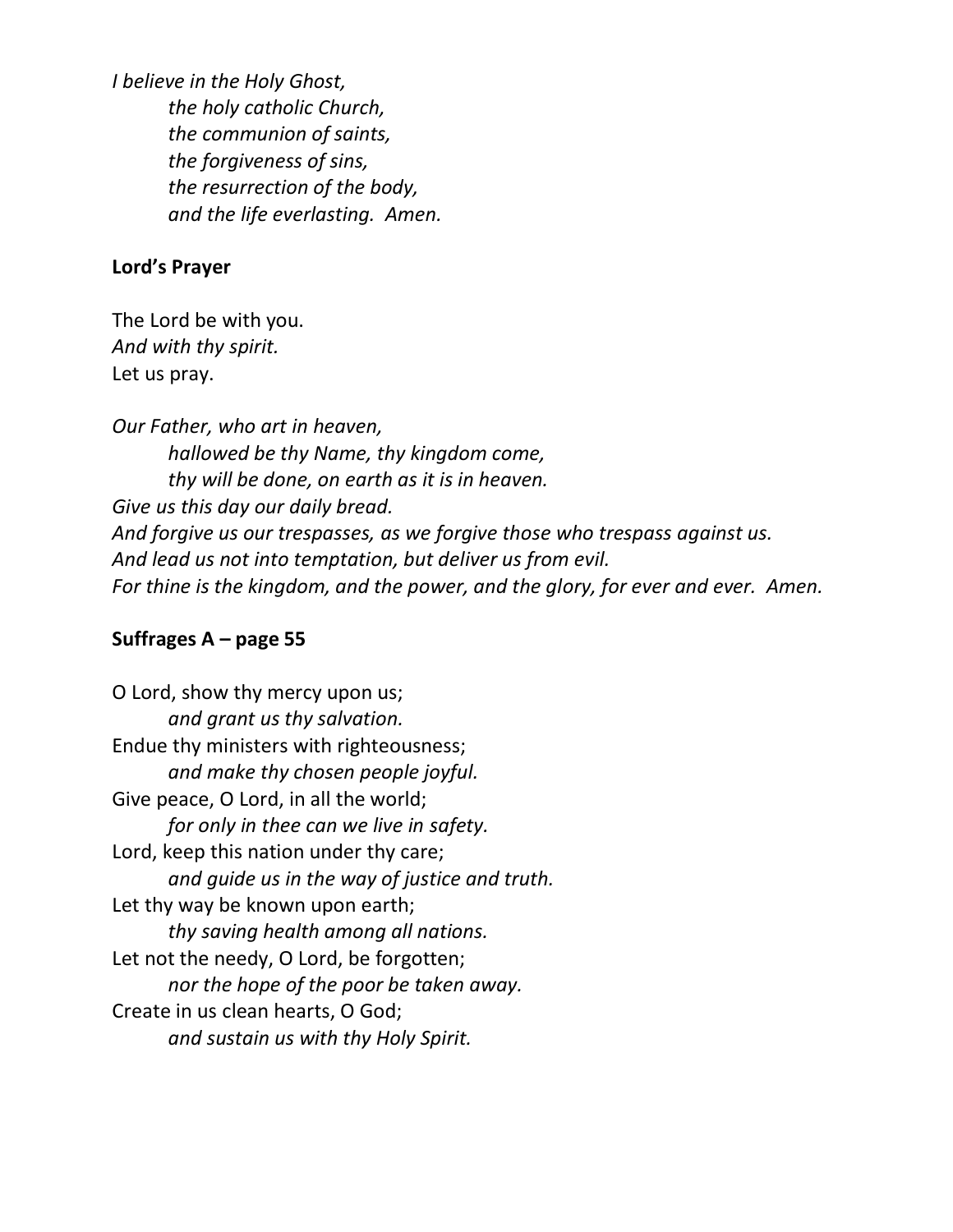## **Collect for Easter 6 – insert**

O God, you have prepared for those who love you such good things as surpass our understanding: Pour into our hearts such love towards you that we, loving you in all things and above all things, may obtain your promises, which exceed all that we can desire; through Jesus Christ our Lord, who lives and reigns with you and the Holy Spirit, one God, for ever and ever. *Amen.*

## **Prayers for Sunday and Chrysalis House - BCP p 56**

O God, you make us glad with the weekly remembrance of the glorious resurrection of your Son our Lord: Give us this day such blessing through our worship of you, that the week to come may be spent in your favor; through Jesus Christ our Lord. *Amen.*

Dear Lord, we give you thanks for Chrysalis House: for its mission of recovery, for its staff and volunteers, for those who seek and accept and build on the help and guidance provided, for those who support the program with their time, talent and treasure. We thank you too, Lord, for the outreach of St. Christopher's, individual and collective, to agencies throughout the region. Help us all, whatever our engagement, to give thanks for our blessings by offering blessings to others. In Jesus' Name we pray. *Amen.*

## **General Thanksgiving - BCP pp 58-59**

Almighty God, Father of all mercies, we thine unworthy servants do give thee most humble and hearty thanks for all thy goodness and loving-kindness to us and to all men. We bless thee for our creation, preservation, and all the blessings of this life; but above all for thine inestimable love in the redemption of the world by our Lord Jesus Christ, for the means of grace, and for the hope of glory. And we beseech thee, give us that due sense of all thy mercies, that our hearts may be unfeignedly thankful; and that we show forth thy praise, not only with our lips, but in our lives, by giving up ourselves to thy service, and by walking before thee in holiness and righteousness all our days; through Jesus Christ our Lord, to whom with thee and the Holy Ghost, be all honor and glory, world without end. Amen.

## **Announcements and** *America*